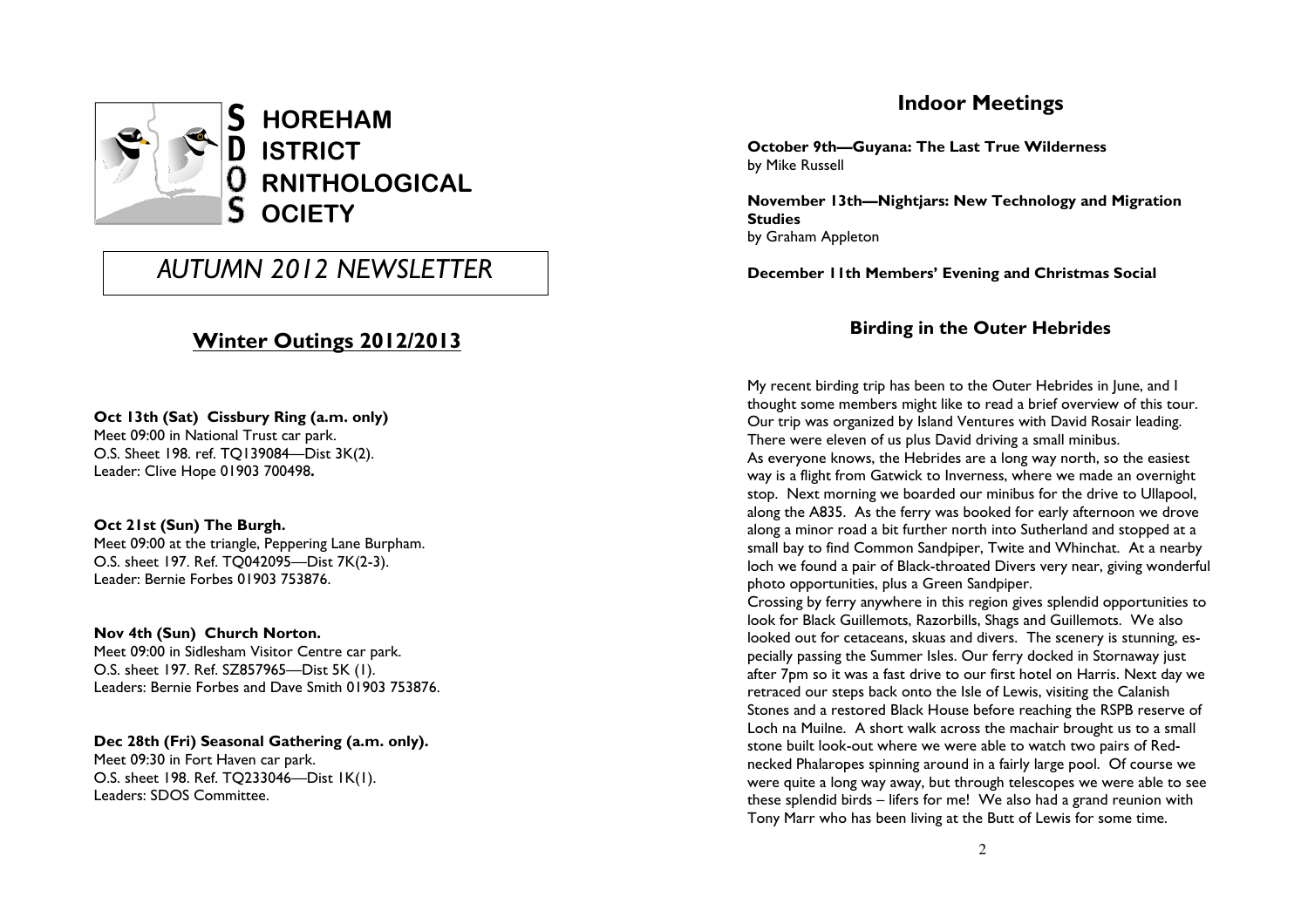Our three night stay at Scarista Lodge overlooked a wonderful white sandy beach and a turquoise sea, with misty hills in the background. No one about but green fields dotted with sheep. The sound of Oystercatchers, Curlew, and Redshank always in the background. Sundays are strictly observed with no washing hanging out, not many cars on the roads, and all local stores shut, and day three saw us heading for a small promontory on the southernmost point of Harris at Renish Point. Here we walked around the Church of St. Clement who was a leading member of the Roman Church in the 1<sup>st</sup> Century. The Danish call St. Clement the patron Saint of Seafarers. Although it was the end of June, primroses were still blooming on the banks of the Church, and Arctic terns flew low over a very small harbour. We then drove through a very stark area of granite rocks, on a narrow single track road with passing places, but most amazingly beautiful and barren. Soon we were back into passing green fields where sheep grazed, and in the corners where yellow iris and rushes grew. All over these islands many fields show signs of peat being dug. Peat bricks are dug out with special long narrow spades, then left to dry in small heaps before being collected. Many houses only burn these peat bricks, and it is not allowed to be exported. Getting out to look for more birds and begin our flower list we passed a small bay where we watched an otter catch and eat a fish. We had several wonderful opportunities of watching otters throughout the tour. Passing a small group of houses with long gardens I heard a Corncrake calling, but of course didn't actually see it. On the way back to our hotel we saw a pair of Golden Eagles over the nearby hills, a good end to the day.

Most of the Islands have been joined by long stone causeways which makes travelling a lot easier, and day four saw us packing our cases and moving south. We caught the early morning ferry to the Island of Berneray. Here we made a short drive around this very small island and its active community, picked up some sandwiches, then drove along a causeway with a traffic sign saying Beware Otters Crossing, onto North Uist. We spent a short time looking for a reported Snowy Owl, but no such luck. It had recently been seen over a very large area. We did spot a lovely male Hen Harrier though. Further along we entered the RSPB Reserve of Balranald. A wonderfully remote spot on the west coast with its colourful machair fields. The machair is a deep layer of finely crushed seashells, (only found on the western side) no earth as such, just very fine white sand which has masses of wild flowers growing through it. At this time of year the birds are in summer plumage and a Red Knot on the beach stood out like a beacon. Bar-tailed Godwits, Sanderlings, Ringed

Plovers and Turnstones all in their pristine breeding plumage looked amazing. Small groups of Eider "aunties" with loads of bobbing babies were enchanting. We also saw a pair of Whooper Swans on a nearby pool. Back in the van to park up further along. Here we watched a ringtailed Hen Harrier trying to catch a Red Grouse, but as the bird was violently struggling to get away it was dropped, so the harrier made another lunge to catch it again. Missed! Suddenly a male Hen Harrier appeared from behind, then a couple of Short-eared Owls. This was all happening in a very small area with a backdrop of hills and pine trees. This was quite enough excitement for one day and we excitedly arrived at the Langass Hotel at 5.30pm. We were to see a lot of Short-eared Owls hunting throughout the tour.

An early start on day five saw us driving south, crossing Benbecula by causeway to South Uist to visit Loch aird a' Mhuile. We found another suitable name for this place "stinky bay" as the seaweed did pong quite a bit. A lovely bay however which had several crèches of Eiders. A careful walk along a storm broken roadway led us to where a few Common Gulls had taken up residence with their chicks. One spotty juvenile was causing mayhem by walking through some Eider families, making all the birds very noisy. Shelduck crèches were seen, plus a Ringed Plover doing his broken wing act to safeguard his nearby chick. After a short lunch break we then drove to the east coast into a mountainous area to look for eagles. However a wet mist descended on us, which caused us to retreat to the minibus. A slow drive back visiting another area gave us a brief glimpse of a White-tailed Eagle as it sat on a high rock on a nearby hill. Yes, they really are huge!

An early breakfast had us departing at 8.30 on day six to drive south to cross Eriskay by causeway and then catch the ferry to Barra. Again we stood out on the top deck watching quite a few Gannets, Razorbills, Guillemots, several distant diver species – probably Red-throated, and a couple of Great Skuas. On arrival we drove straight to the airport for coffee and to see if any planes were due in, as they land on the beach. It wasn't looking very hopeful as it was rather a damp day, but soon it cleared and we drove south down past Castle Bay. We then proceeded to Vatersay, a very small island at the southern tip. We had sandwiches in the local community hall before walking around several hillsides looking for orchids. A single Frog Orchid was well photographed. We then drove to several areas listening out for Corncrakes. The local post office on this island is actually a garage beside a house, but it looks impressive in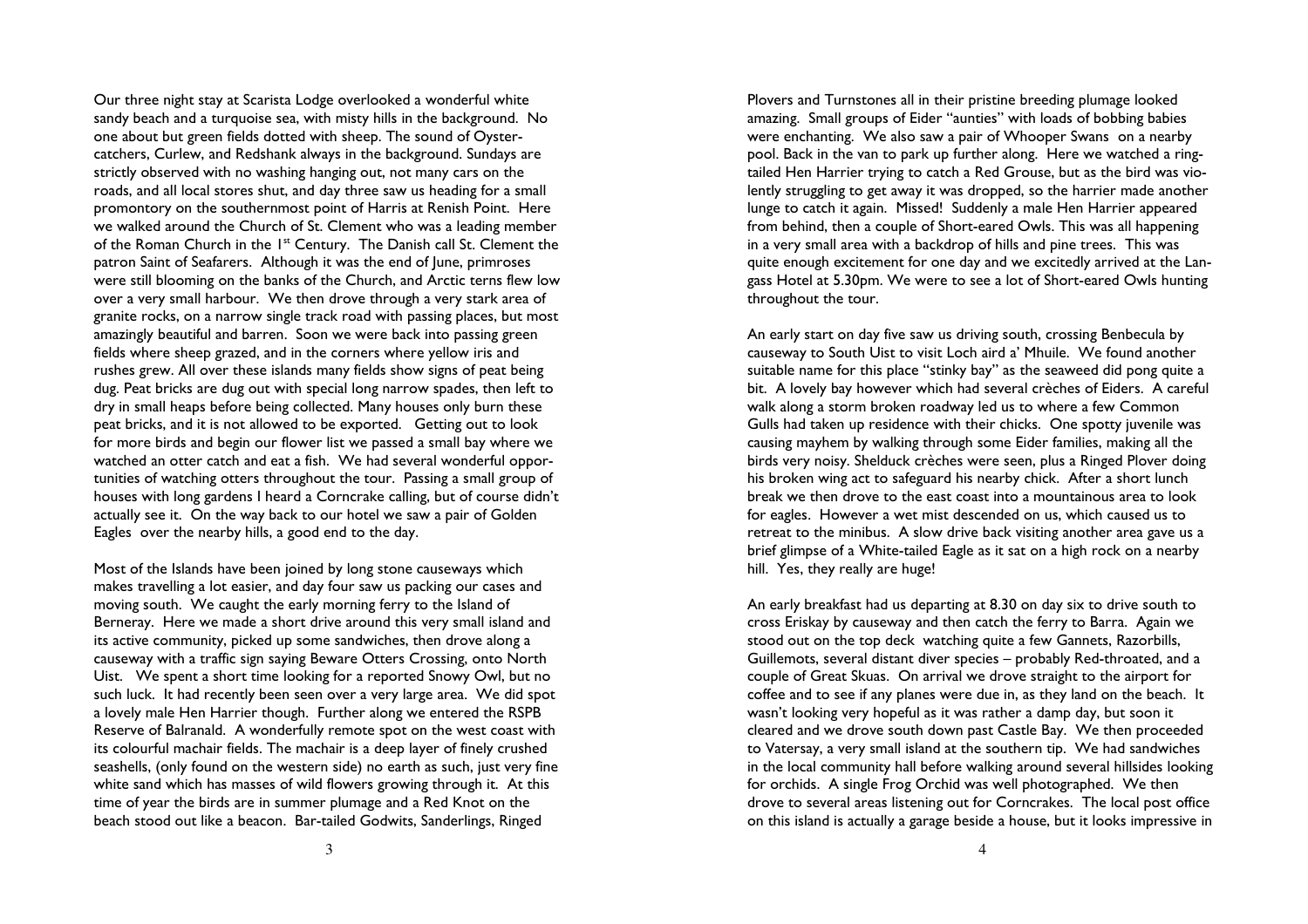our photographs. A very quick drive back to the airport confirmed what we had been expecting, low cloud meant a cancellation of the afternoon plane (no newspapers or supplies for the locals that day). The ferry back to Eriskay left at 6pm then a long drive back to our hotel and a dinner of langoustines and scallops.

The weather for our last day on the islands was not co-operating so we started by visiting a local salmon smokery and watched the various processes the fish go through. Later, after a coffee stop, we drove to Grisseaey Harbour in the hope of finding the White-tailed Eagle, but no luck. During a dry spell of weather we walked across some more machair looking at the plants, then onto another "stinkey bay" at Baille nan Cailleach. The Western Isles website also uses the name Stinkey Bay when reporting birds seen in this area. A flock of 14 Black-tailed Godwits flew around the rocks with a backdrop of storm clouds looking very dramatic. Two Red-necked Phalaropes nearly landed on the rocks but steered themselves back out to sea. Common Gulls, Dunlins and Sanderlings were also noted.

The last day of the tour saw us driving to Loch Maddy for the 11.50 ferry to Uig on the Isle of Skye. During this ferry crossing we saw a distant pod of porpoises splashing through the water. Driving down through Skye, over the bridge and back onto the mainland by way of the Great Glen and Loch Ness had us arriving back in Inverness at 6.30pm, followed by a last dinner together and a flight back to Gatwick the next day. From North to South the Outer Hebrides are approximately 150 miles long from the Butt of Lewis to Barra Head, some people now calling them the Long Island. It is a kaleidoscope of habitats, mountains, moorland, granite rocks and lots of water both sea and fresh, stunning white deserted beaches on the western side and a very peaceful backdrop to birds in their summer plumage. The machair is glorious in summer with flowers, some of which are now quite rare. A much recommended place to discover and enjoy in very peaceful surroundings.

## Audrey Wende September 2012

## The Osprey (Pandion haliaetus haliaetus)

Mentioned in the Bible in Leviticus, by Aristotle who wrote fairly accurately of its habits and by Shakespeare in Coriolanus, he only used birds with which his audience would be familiar.

There have been two records of an Osprey having stayed in the SDOS area, one of a bird which was seen around the Adur from September  $18^{\text{th}}$ –27th in 1981 which roosted at Cuckoo Corner. A bird first seen on the lower Adur on September 16<sup>th</sup> 2005 was probably the same one reported from Steyning and Henfield Levels up to October 2<sup>nd</sup>. There have been other sightings but usually of birds obviously just passing through on migration.

When this Osprey was first spotted by John Newnham on August  $10^{th}$  $2012$  as he placed a celebratory ring on a juvenile Robin, the  $5000<sup>th</sup>$  bird to be ringed in the Ladywells, no-one would have thought that it would still be in the area forty-two days later! It has caused a great deal of interest, not only to dedicated birdwatchers but to quite a few astonished members of the public as they saw it for the first time. On August  $20<sup>th</sup>$  I saw it with a very large Grey Mullet, which it had just plucked out of the river near Cuckoo Corner and was carrying torpedo-fashion into a tree at Lancing College. A man shouted to me, 'Was that a Buzzard?' 'No', I shouted back, 'It's an Osprey!' 'I've never seen an Osprey,' he responded. I couldn't help myself by answering, 'Well you have now!'

 As so many SDOS members have been drawn in to wanting to see this unusual visitor to our area, on several occasions more than a dozen members were gathered at Cuckoo Corner, I decided to find out a little more about this superb bird of prey. At home I found a 'Countryman' magazine from 2005 and a book called 'The Return of the Osprey' by Philip Brown and George Waterston published in 1962, exactly fifty years ago, from which I have extracted the following information.

The Osprey is known as a fish-hawk and, appropriately in our case, as a mullet hawk. They were protected from the twelfth to the seventeenth century for use in falconry probably reaching peak numbers in the sixteenth century. But as shotguns were developed and the sporting estates became more powerful for game preservation, everything that could be regarded as a threat was ruthlessly destroyed: Peregrines, Golden Eagles, Buzzards, Hen Harriers, White-tailed Eagles and Ospreys. From 1831-4 on a Sutherland estate a list was published of premiums paid for birds of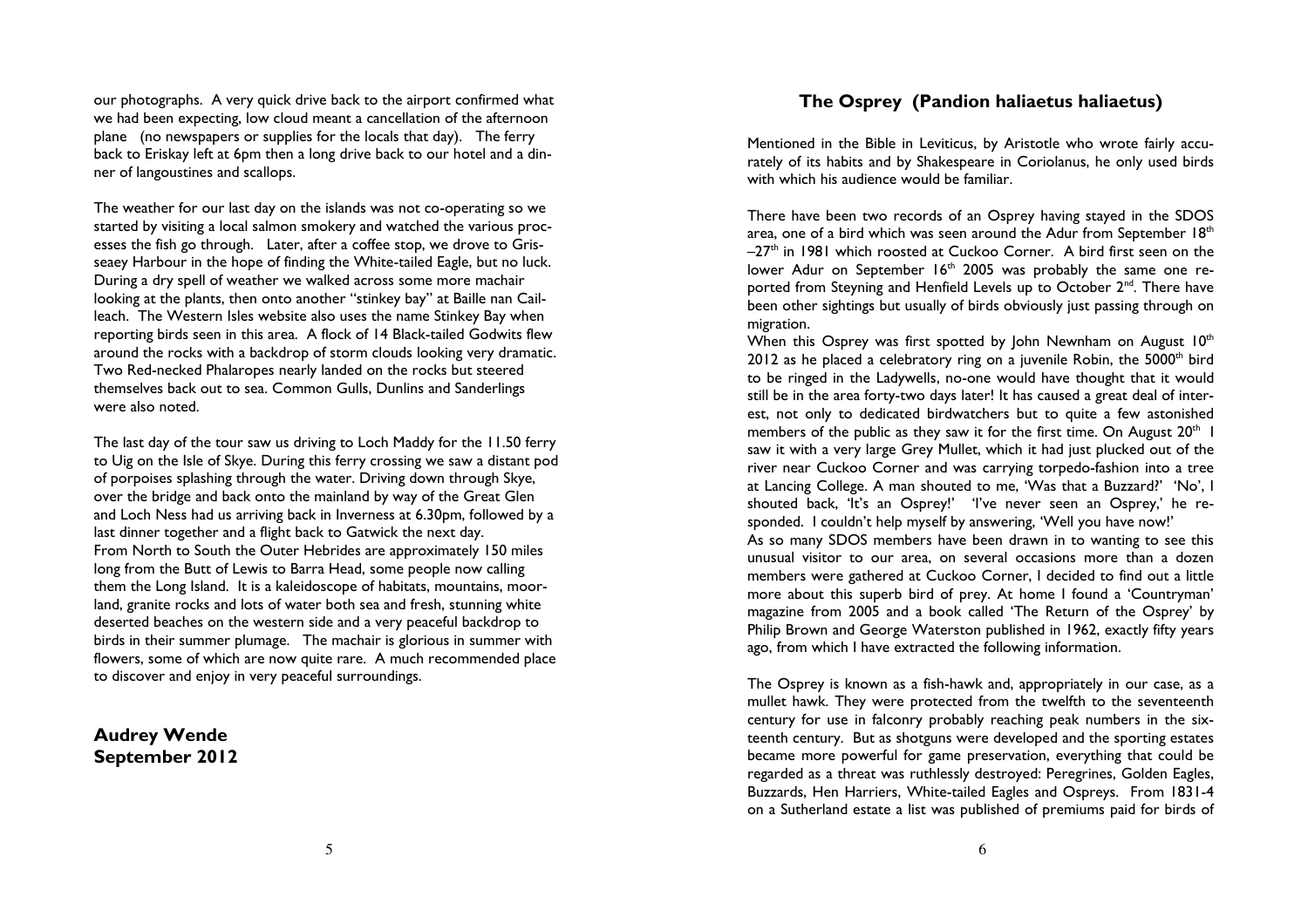|--|

| 171 full grown eagles    | @ 21/-       | £179. II. 0 |
|--------------------------|--------------|-------------|
| 53 young eagles or eggs  | @ $10/-$     | 26.10.0     |
| 1055 hawks (unspecified) | $\omega$ I/- | 52.15.0     |

Eighteen Ospreys were included in a list of vermin shot in West Inverness-shire between 1837 and 1840.

 Also at this time one has to realise that a great deal of collecting was commonplace, either for self-interest or to order for museums in the form of skins or eggs. In the middle of the nineteenth century collectors went to extraordinary lengths to acquire eggs and adult birds on their 'nesting expeditions'. One such deserves to be quoted: 'April 29<sup>th</sup> 1851 After walking nearly all night (probably from Grantown – twenty miles away. G.W.), he reached the spot in the midst of a snowstorm; and having tied a cord to his life-preserver, he swam off, leaving the other end in charge of a man on shore. On the island, he tied the rope to a stone and climbed up the ruins, slipping about in six inches of snow. Having found two eggs in the nest, he discovered that he had left his cap behind him. He tried one egg in his mouth, but could not breathe with it; and at last he swam ashore on his back with an egg in each hand. He blew the eggs in the boathouse, washing out the inside with whisky. He had taken these eggs for four years, and the old birds have always had a second brood.'

 In some cases the egg collectors had been commissioned to provide an adult bird too. They would check the nest for eggs and then wait for the hen to return, shooting her as she came in to incubate. On one occasion in 1892 when the bird was taken away for dissection it was found she was carrying 'another egg, beautifully marked and quite ready for laying. The bird had in her an egg, full size, but not shelled'. What chance had the Ospreys against such determined men?

Even fashion took its toll, the more attractive birds' feathers were used to adorn hats. How many Victorian homes had stuffed birds under a glass dome as an ornament? However we have to admit that we have learned a lot from the work of taxonomists. Nowadays with the everyday use of binoculars, telescopes and cameras and many forms of technology, we do not have to kill birds to identify or observe them.

Moving on to the twentieth century: on Loch Arkaig there was a wellestablished eyrie which was used annually up until 1908. Despite being heavily protected, both by the police and with barbed wire fences, the nest was always robbed. One bird returned every year for five years, repairing the nest and looking for a mate.

 The last known pair of Ospreys was shot in 1916. By the end of the 1940's the number of sightings of birds on passage began to increase but Ospreys were not seen again as breeding birds in Scotland until the early 1950's when a great deal of secrecy surrounded them and some sites remained undisclosed in the Speyside area.

This is the time when the RSPB and Loch Garten came into the story. There were several years of Ospreys attempting breeding but always something happened to the nest either deliberately or by sad chance. In May 1958 breeding was confirmed at the Loch Garten site and the elaborate pre-arranged plans to protect the birds were set in motion. A camp was set up and a rota for watching was discussed but much sooner than anticipated the alarm was raised by the Ospreys wheeling high above the nest. Then a man was seen within a few yards of the nest tree and a jeep was sent, driven at speed, to the other side of the Loch to make sure he could not get away. The number plate of a parked car was taken and then the two volunteers left the jeep and ran to meet George Waterston who by now was escorting a man and his wife away from the tree. Initially the man gave his name but refused to give his address but Philip Brown recognised him – he lived in Sussex. He admitted to being a collector in the past but following the Protection of Birds Act 1954, had stopped collecting. He claimed, 'he had no intention of harming the ospreys and stoutly disputed our view that, by shinning up the tree and looking in the nest, he had caused them any harm.' Shortly afterwards there was nearly another disaster when a Hooded Crow landed on a branch close to the unguarded nest having seen the unprotected egg, it was scared off by much clapping of hands and shouting at it. More plans were made. It was decided to use an old look-out hide and a tent hidden in the trees to be closer to the nest site. The person in the look-out hide had a piece of cord linking the hide to the wrist of a man resting in the tent, this was considered the best alarm system. On June  $3<sup>rd</sup>$  about a fortnight before the eggs were due to hatch the nest was robbed, the thief attempted a getaway when he was seen up the tree and in his haste dropped and smashed two fertile eggs, but he escaped. Later it was discovered he had left two hen's eggs for the Osprey to incubate which by her restless actions it was obvious she knew they were not her eggs.

 The Ospreys did start building another nest about three hundred yards away but eventually abandoned it, though they were in the area for several weeks. No-one realised at the time that this nest would be the home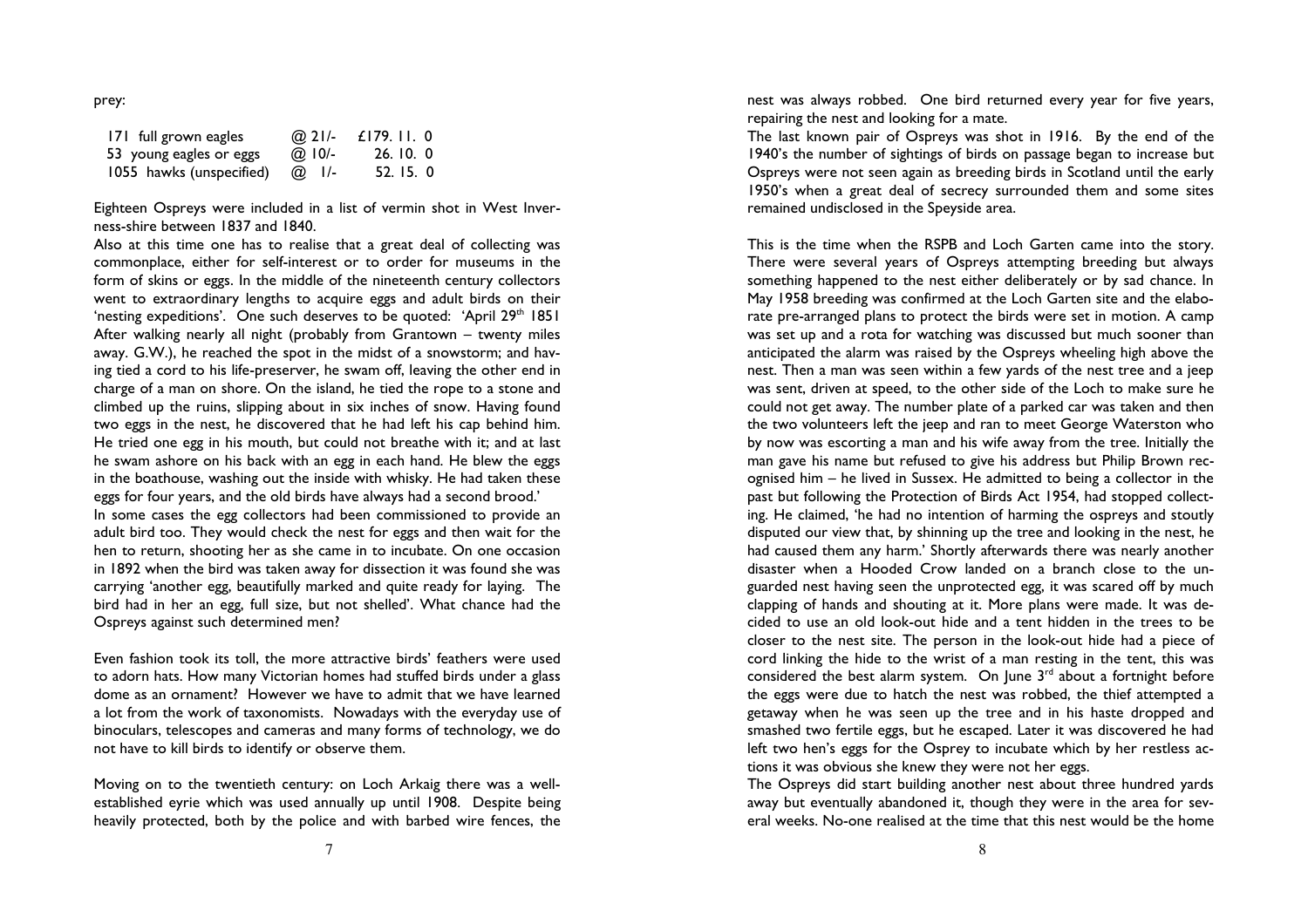of successful breeding in the following three years.

1959 was the year of successful breeding in the eyrie started by the birds in 1958, three chicks were raised. There was a great debate about whether it was in the birds' interest to go public with the nest site and although many people thought it was a ridiculous idea George Waterston argued that it was common knowledge in the area and that knowledge would spread as the chicks became more visible. He arranged for the public to observe the nest from a hide at a safe distance from the eyrie. Even he was probably surprised that about 14,000 people made the journey to see the return of the Ospreys to Speyside in those last forty days of that breeding season. In the following two years the RSPB were responsible for the Ospreys to be protected with round-the-clock guards. By the end of 1961 about 55,000 people had seen these magnificent birds, established and producing young at Loch Garten.

There were still many problems to overcome in ensuing years including the effect of pollution from organochlorines into rivers and lochs affecting the fish which the Ospreys caught, resulting in many infertile eggs. However by 2005 there were 160 breeding pairs in the country, mainly in Scotland. At the end of the 1990's Scottish chicks were used at the start of the Anglian Water Osprey Project at Rutland Water Nature Reserve well-known to visitors to the annual Bird Fair. Ospreys are now given the opportunity to breed in more areas of Britain and are spreading slowly. Most birdwatchers recognise the distinctive jizz of an Osprey, with that pronounced angle in the wings at the carpal joint. Males are slightly smaller than females the latter weighing in more than 5 lbs. with a wingspan of five feet. The dark brown upper-parts contrast with the white under-parts. The feathers of these under-parts are particularly compact to prevent the bird becoming waterlogged when it drops into the water. The legs are very strong, and with large, curved talons the feet are rough and scaly to enable the bird to keep hold of slippery fish, the largest toe is

Ospreys mature when they are three years old and mate for life, the male arriving first at the nest site where it will do display-flighting rising 500- 1000 feet into the air. When the female arrives this activity becomes more frenetic. Mating takes place on the eyrie many times before the first egg is laid. Incubation starts at once with the eggs laid up to four days apart. The female rarely leaves the tree in the first month after hatching except to feed herself on a favoured nearby tree whilst the male takes over on the nest. She is the one who tears up the prey, brought in by

reversible.

the male, to feed to the young birds.

 The young will take their first flights about 54 days after hatching with the oldest going first but they all return to the nest to rest, roost, feed and sleep for several weeks. The female is the first to migrate, followed by the juveniles and finally the male. Ringing shows that in the first year the young stay in their winter quarters, in the second year they are found in more northerly situations but they are non-breeding and in the third year they will return to the area of their birth. We are used to the fact that our smaller migrants will return to their natal area in the year following their birth but it must be one of nature's mysteries how an Osprey can find its way back in the third year of its life!

Which brings us to the Osprey which was first seen in the Adur valley on August 10<sup>th</sup>. SDOS members have had numerous sightings since that date with over a dozen people gathering at any one time, sometimes being rewarded with spectacular views. One of the best was when it was seen dragging the huge Grey Mullet from the river and flying with it up into trees on Lancing College land. Then there was the occasion when it was peacefully perched in a tree when a Common Buzzard came from behind it and literally knocked it off the branch. It had been a regular perch for the Buzzard so perhaps it was fair game! Photographers spent many hours waiting and watching and hoping to get that special picture. Some of those have been outstanding, a reward for great patience.

Those who joined the Adur river walk on August 31<sup>st</sup> had magnificent views for an extended period of time as the Osprey circled over Passies Ponds. Also on that day it was challenged 'by a very persistent Red Kite. The altercation went on for five minutes or so with both birds gaining height all the time'. Even experienced birdwatchers have admitted they made six attempts before seeing it in action. The Shoreham Airshow brought it into perspective too. 'Its reign as biggest thing in the sky was short-lived as the Vulcan bomber came over soon after'. It was claimed it was 'chased by the B52' and that it was copying the Swordfish which flew over with 'a large torpedo slung fore and aft under its belly'. The Osprey presented in the same way with 'a large fish slung fore and aft below it'. One more fascinating fact is that this same bird has been seen and photographed at Woods Mill. We know it is the identical bird because it has a small rounded piece missing from the second large primary feather on its left wing.

 Six weeks after it was first sighted I took a friend to the top of The Ham, overlooking its favourite fishing area of Passies Ponds, and there it was, just having caught its lunch. The day before it was using a telegraph pole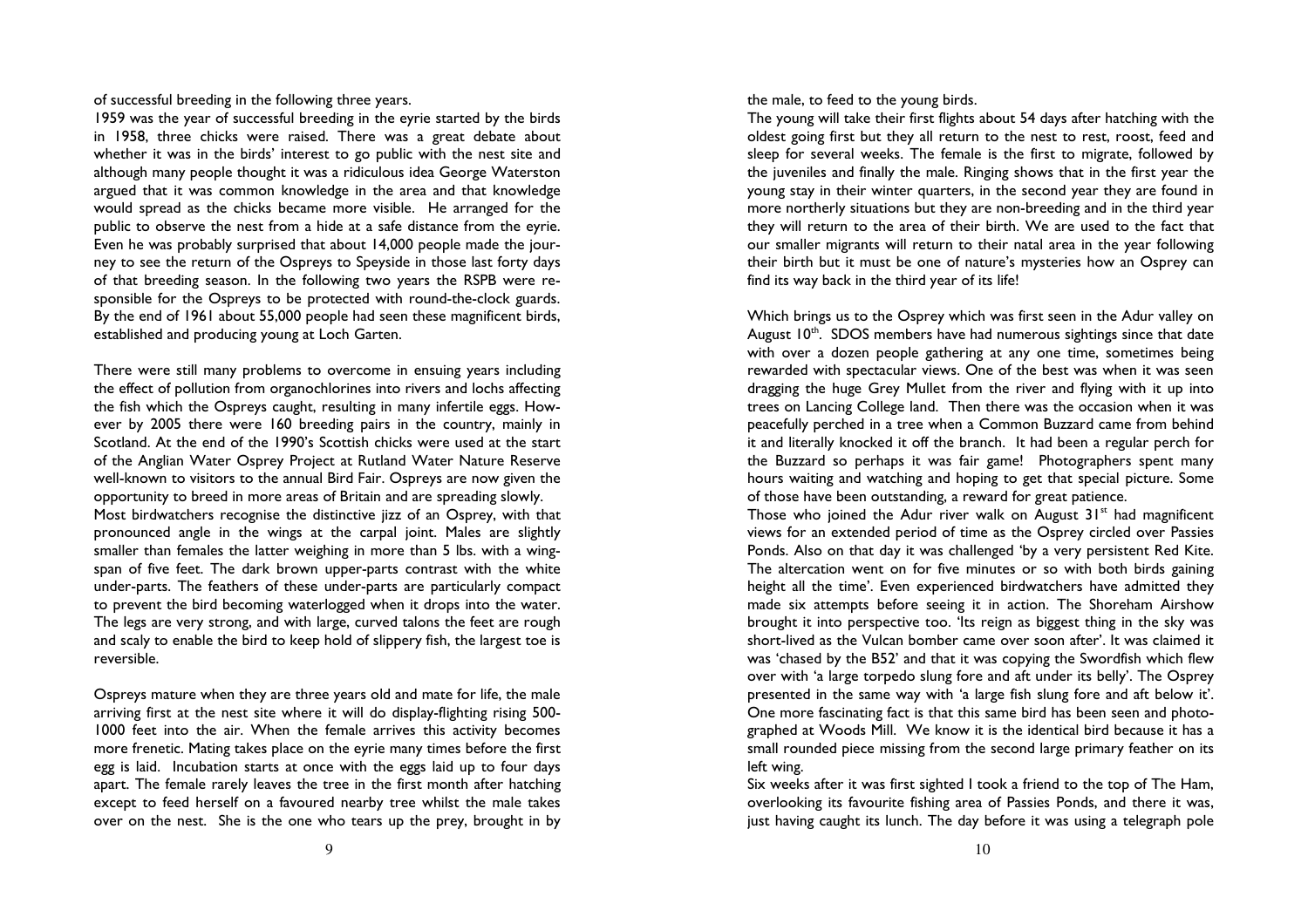by St. Botolphs Church for a dining table so I drove the few hundred yards to it and we had fantastic close views! So much pleasure has been given to birdwatchers by this one very interesting migrant and the story still goes on……

With acknowledgement to: 'The Return of the Osprey' by Brown and Waterston.

# Brianne Reeve September 20<sup>th</sup> 2012

#### Postscript

It spent time at Warnham Nature Reserve on Sept. 22nd, 23rd and 25th and caught six fish during one day! Meanwhile this extraordinary visitor has delighted all those who have spent hours recording sightings. Passies Ponds have been the centre of attraction and we have found the telegraph pole, at St. Botolphs, which it has used regularly as its dining table as soon as it catches a fish. By Sat. Sept. 29th we had reached Day 51 of it being in the Adur valley and it was seen on four occasions on that day from 9.30am through to 5.50pm. As far as I know it has not been seen since then in the Adur valley but Jake Everitt has just posted that it spent all day today, Oct. 1st, at Warnham - Day 53.

#### Editor's Comment

Also present fishing at Warnham on the 2nd October and, as I write this on the 3rd October, I've just been shown a cracking photo of it (by a photographer at Pulborough RSPB) lifting off from Warnham Mill Pond with a fish today.

# Outings Reports

# Knepp Castle - May 16th

Last year we visited the Knepp estate on March 9th, this year we decided to go a little later hoping to see migrants. Twenty four members met at the Bothy to be welcomed by Charlie Burrell, Ted Green, who has a

great deal of knowledge but a particular interest in trees and birds, and Olivia, a student at university who is doing the Nightingale survey for Knepp.

Charlie explained that he had inherited the estate when he was 21 and it was heavily farmed in the conventional manner initially, but then he decided to make the radical change of returning the land to its original state with animals running free, known as the re-wilding project. The three and a half thousand acres was divided into three sections: north of the A272, a central area and a southern area all of which had to be ring-fenced to keep the animals safe: Exmoor ponies, Longhorn cattle, Fallow and Roe deer and Tamworth pigs. The way that each of these species grazed or rootled on the land would serve to control the rough pastures, scrub and hedges. Some of the deer need to be regularly culled, the Tamworth pigs go for Serrano ham and the cattle produce beef; a total of about 68 tons of live meat annually.

There is a huge amount of water which needs to be managed, a vast lake of about 24 acres below the castle and several other large ponds and the latest project to return the River Adur to its original state with meanders and flood plains.

We were about to leave the car park when a mass of almost black small moths with long antennae were spotted emerging from the top of a tall oak, interesting but no-one was able to identify them.

We drove to part of the southern area in five cars and immediately heard and saw a Blackcap in fine song. Crossing one field we came to an area of mixed scrub and two Garden Warblers sang to right and left of us and a little further on another Blackcap. It is always particularly helpful to be able to compare the songs of these two migrants in the field and this was an ideal opportunity. Blackcaps seem to have done very well this year, their short melodious song with a sharp cut-off to finish contrasts with the less musical, longer, rambling song of the Garden Warbler. These two birds certainly proved that description though I acknowledge that they are often difficult to identify. Meanwhile we had superb views of cock Linnet, Yellowhammer, Pied Wagtail and Common Whitethroat. The Lesser has been heard here but did not show for us. Common Buzzards were using the thermals above us and nesting Lapwing swirled and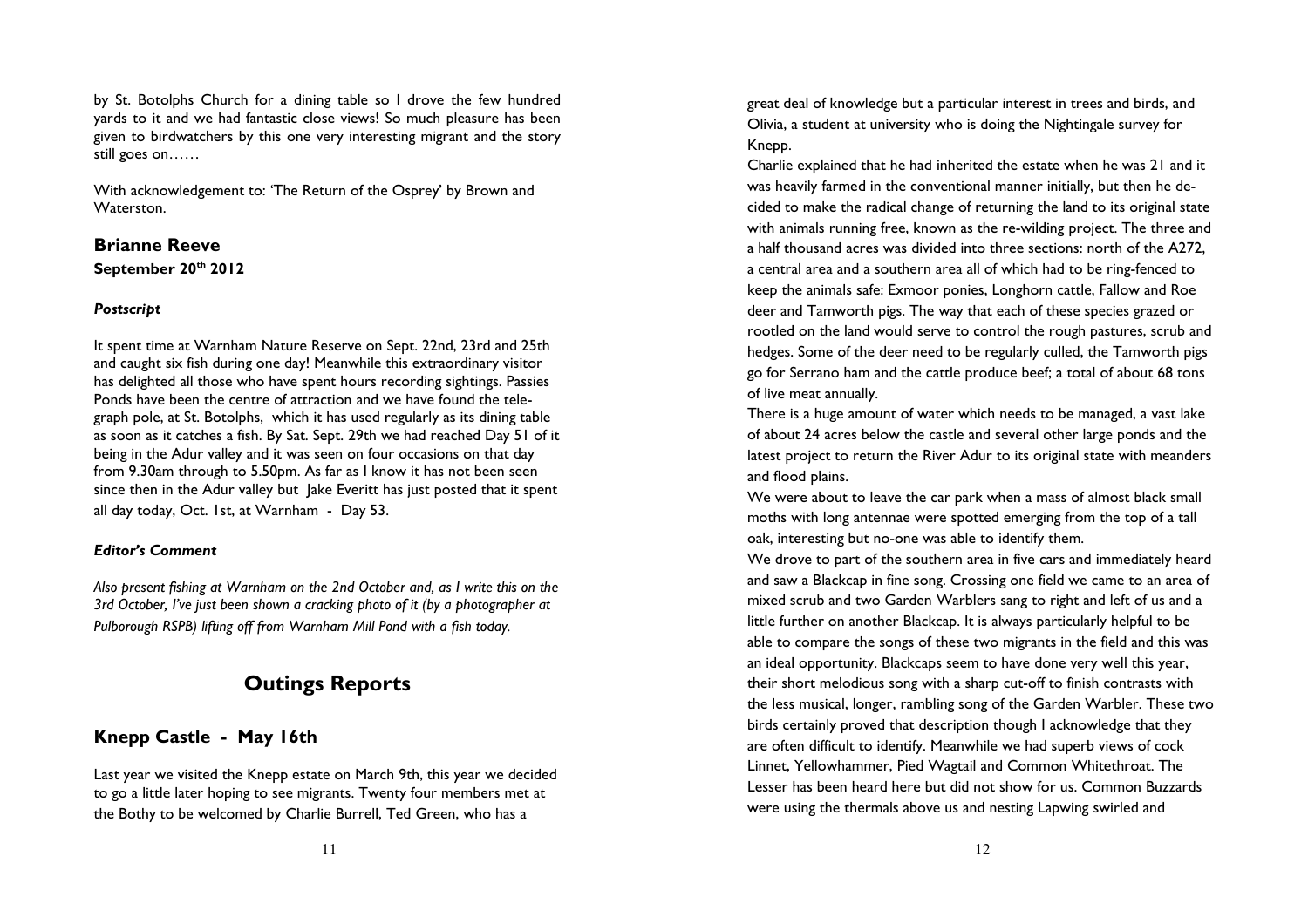dipped, enticingly just out of sight, in the next field.

A very large web of Brown-tailed Moth caterpillars was spotted by Phil in some Hawthorn which they defoliate as they feed.

Cuckoo was heard on three occasions and Great spotted Woodpecker several times with a distant soft drumming once. (This could have been a female as I have found their drumming is a softer sound which seems to coincide with the arrival of young in the nest. Fanciful, maybe, but it is so in my garden)!

A flock of noisy Starlings, a Song Thrush mimicking part of the song of the Nightingale, Blackbird and Wren were all noted as we moved on. A group of very handsome Longhorn cattle with young calves did not look too pleased to see so many people invading their space but Charlie led us into a boggy area whilst they moved away. Olivia had told us she had found 25 singing Nightingales in the southern area but this was the only place we heard an all too brief but definitive song.

Turtle Doves had also been heard in this area in the last two weeks but we feel they must have been birds on passage as their soothing calls were not in evidence today. Two Bullfinches, with flashing white rumps, were seen as a slight compensation.

Last year we had found Woodlark and Ted knows they are nesting close to where they were seen then but we could not risk walking through the area in case we trod on a nest.

Moorhens gave away their presence with that slightly clearing-throat call and were obviously breeding nearby, (there were many suitable places), we heard the Green Woodpecker's raucous call, saw a party of Longtailed Tits as they fed along a hedgerow and found a Common Whitethroat unusually high in an oak tree before getting back to the cars where a Swallow was singing from the aerial on a house.

We drove back to the Castle and stopped by the large lake which was once a hammer pond (a mill driving hammers for the iron industry) and work is done to assist eels leaving the lake on their annual migration to the Sargasso Sea.

There were no hirundines feeding over the lake apart from one Swift high above us. A couple of Grey Herons flew into the heronry and Charlie explained that whereas they normally nested high up in trees this heronry

was only a few feet above the water. The birds had decided on this safer place due to predation by Common Buzzards. Warnham heronry suffers from the same predation and I have noticed that the Egrets and Herons in the Coombes road have had to see off Buzzard on two occasions in the early stages of nesting.

Finally Charlie took us down to see the River Adur project, the restoration of the natural floodplains and meanders. Already some scrapes have been created, some ditches blocked and diverted to flood laggs with the result that Snipe, Woodcock and other wetland birds have discovered the new areas. There is still much to do but the work has made great progress since last year.

Back at the car park, four hours had passed with a truly fascinating tour. This is a very unusual outing for us but everyone had learnt so much about the extraordinary work going on at Knepp and was most appreciative of the time Charlie spent with us. He has asked us to help out with monitoring any natural history on the estate, there is no doubt we shall hope to return to learn more.

Although I made notes during the morning, I have taken some information from the very interesting Newsletters we were give at the end of our tour. I think there is no harm in it reaching a wider audience.

#### Brianne Reeve

#### Anchor Bottom - May 26th

Thirteen members met Chris Wright at Fiveways, the eastern end of Anchor Bottom and were later joined by two more who had walked up from Dacre Gardens. It was a beautiful, warm sunny day with a rather too-strong easterly breeze. Linnets flitted about in the trees in the car park and a welcome Swift flew low over us. We were in a good position to have telescope views of the Little Egrets and Grey Herons in the trees along the Coombes Road. There are seven nests of the former and four of the latter this year but viewing them is not easy even from close to the nest site which is surprising considering the size of the birds. We followed the South Downs Way westwards finding Skylark and Corn Bunting both of which perched on fence posts giving us time to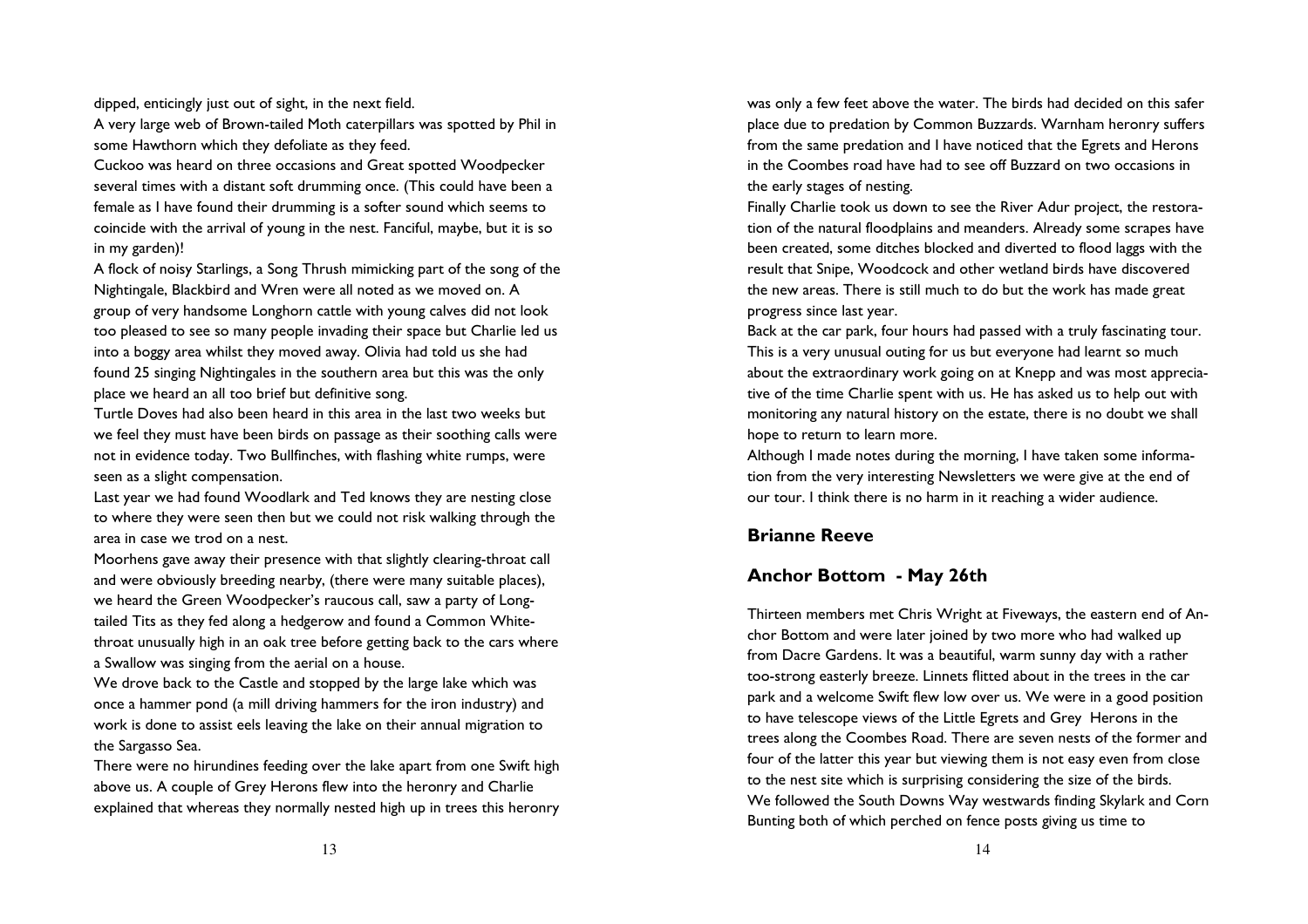compare them and to hear their songs. At the fence line we turned back into the field to look at some rather poor specimens of Meadow Clary, Salvia pratensis, a rare plant listed in the Red Data Book. This small patch had no flowers but later, in the floor of the valley we found the much larger group, some in flower of the most stunning blue, and a few more larger spikes not yet open. These plants are eaten by rabbits, deer and cattle so they do not have an easy time. We then took a diagonal path along the hillside towards the east to get down into the valley, it was very slow progress because we had obviously hit a day of butterfly emergence, the most numerous were Adonis Blues and then very pleasingly, Brown Argus, another of the blue butterflies which is not seen - or as easily identified by many people. The Brown Argus is very small but has bright orange spots on the undersides and when they open their wings there are more orange spots on a dark brown velvet background. Jim Steedman was with us to confirm our sightings, full of information about the differences, life cycles and foodplants. We saw newly emerged butterflies in their crumpled state before their wings had expanded and dried when they are particularly vulnerable, and several mating pairs of both Adonis and Brown Argus. For our members it was wonderful to sit on the ground and watch these natural happenings at such close quarters. It was a perfect day to see the true glory of the Adonis, the enamel blue is almost indescribable. The foodplants were all around us which are vital for the blue butterflies: Horseshoe Vetch, Kidney Vetch, Birds-foot Trefoil and Rock Rose and we saw dozens of pristine butterflies. Moving on we admired the Meadow Clary and maroon-flowered Houndstongue close to a large rabbit warren. A little further on we saw the first signs of the aptly named Fragrant Orchid and nectar rich Sainfoin. Crossing over to the north-facing slope we were able to see all the colour range of the Green-winged Orchids from the palest pink through to lustrous purple. At the top of the hill another Red Data Book species, Red Star Thistle grows in profusion, not good news for the cattle which graze this area. It was at this point the one and only Swallow was seen. Where are all the hirundines?

We spent some time looking into the quarry where the Raven nest has been home to three young this year and a Wall butterfly showed itself

just in front of us. A Peregrine flew across the valley and disappeared over the far skyline. Birds were calling from the copse but it was very difficult to hear song as the wind was whipping it away, but we picked out Lesser Whitethroat, Blackcap, Chiffchaff (giving alarm calls as we were obviously too near a nest), Yellowhammer and Chaffinch. The copse is the place where we expect to see the delightful little Green Hairstreak butterfly, there were two, possible, but unproven sightings. Throughout this walk Peter Casebow had been using his telescope to bring birds, butterflies and flowers into close focus for us all to share, a great benefit to everyone. And he added the last birds to our list, two low-flying House Martins near the car park.

#### Brianne Reeve

#### Lynchmere Common - May 27th

Twelve members gathered for the outing to Lynchmere Common at 09:00hrs on Saturday morning a new birding destination for the SOS. The common is situated in the far north west of the county rubbing shoulders along side Surrey and Hants. Comprising of 307 acres of Common Land incorporating Lynchmere, Stanley and Marley Common a mixture of heathland, woodland with some very mature stands and coppice, our walk concentrated on Lynchmere Common. During the walk we found plenty of singing Blackcap and Willow Warbler with a Spotted Flycatcher feeding high up in the canopy. Nearby a Marsh Tit put in a very brief appearance with a young bird begging for food.

Plenty of Great spotted Woodpeckers were heard and seen as was Nuthatch. Common Buzzard was evident and we had a Hobby high up over the woodland chasing prey. Siskin could be heard calling, counting a flock of 20 birds flying over and later we had close views of a juvenile Siskin near the pond. In the mature woodland we had a close Firecrest with another singing nearby. A pair of Mandarin Duck were in the lush vegeta tion around the pond. Returning to our cars we relocated to Blackdown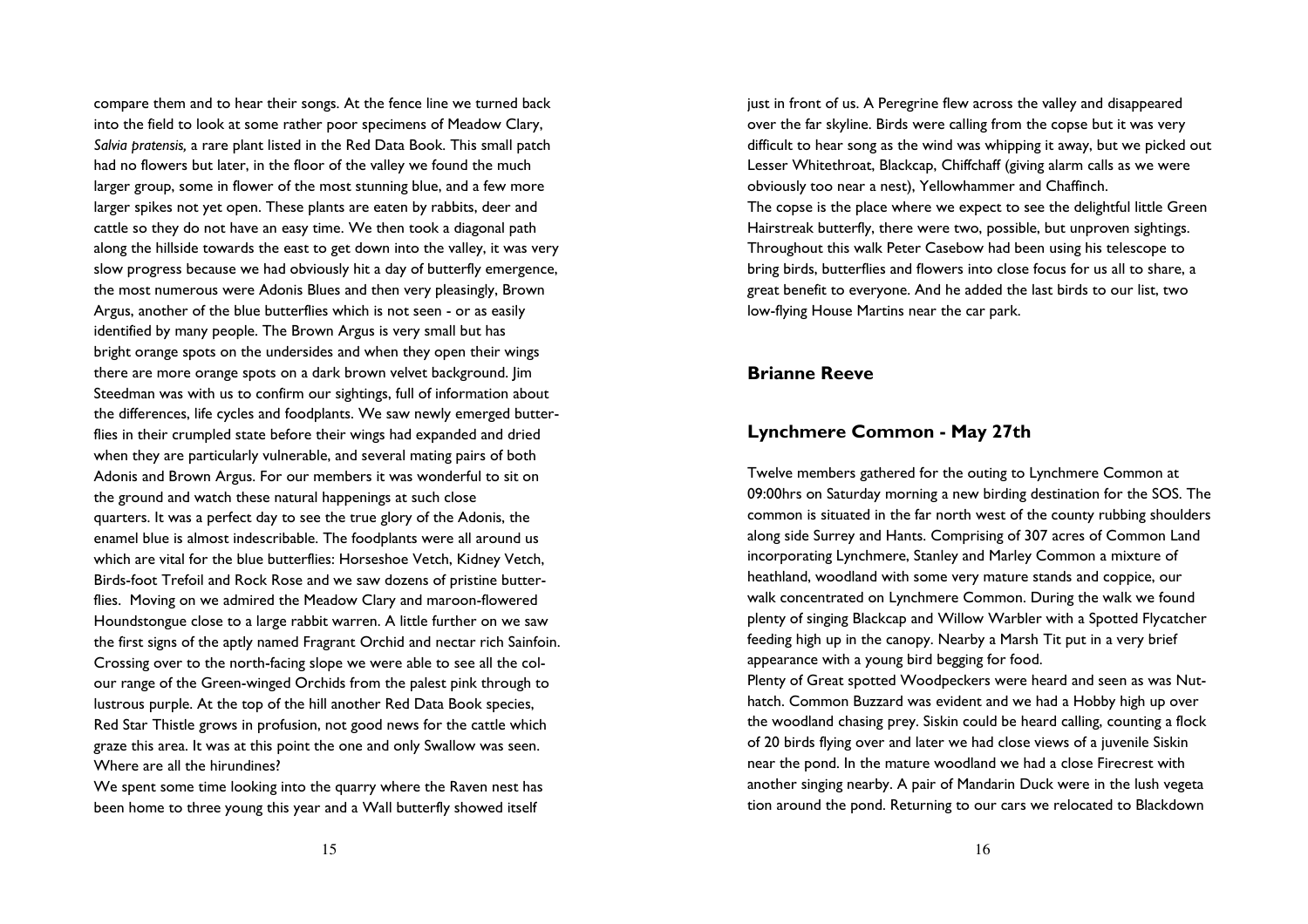for the p.m. session although finding the correct turning in Haslemere proved extremely difficult and we lost a couple of members (John and Liz please accept my apologies). Taking our lunch in the very warm sunshine we enjoyed the soft call of a Bullfinch and one or two Common Buzzards were up thermalling. The walk out onto the high heathland was a pure delight with many sightings of mobile Crossbills and the 'chip-chip' calls a constant companion. As we walked on the heath we had close views of Common Whitethroat, Stonechat and delightful singing Woodlark with 4 Common Buzzards interacting. The views over the surrounding countryside were soaked up by the group making all of us appreciate that we do live in a marvellous county, so a big thank you to the group for making the walk so enjoyable.

#### Bernie Forbes

### Wiggonholt Common - June 8th

Eighteen hardy (foolhardy?) people gathered in the RSPB Pulborough car park at 8pm this evening, admittedly all in winter gear, in the hope of seeing/hearing a Nightjar. Overhead a Buzzard and a Swift came into view and a group of noisy Jackdaws flew by and a Wren and a Blackcap sang heartily. Russ and Dorian were in charge of the party and we set off round the edge of the Reserve in the Rackham direction. The only birds were a large collection of calling corvids which suddenly rose above the trees circling, swooping and diving for no apparent reason (though we searched for a possible bird of prey). On reaching the road we walked up to the possible viewing point for Nightjars with Russ telling us where they had been seen in previous years, and some of the churring posts. We stood or sat on tree stumps for some while waiting for the light to lessen, overlooking a wide area which would enable us to have the best chance to follow a Nightjar if it did fly by. A Tawny Owl, calling several times, very close by was a pleasant surprise 9.15pm and still no sign and we were all beginning to feel rather cold. Just after 9.30pm. there it was that wonderful sound, the first churr of the evening! It came from behind and above us in the other open area where there are low Chestnut trees. We had all managed to get in place to watch and listen and up it came, flying silently towards us like a huge moth, so agile - a twist and

turn and it disappeared to the lower area where we had been standing. We followed and as soon as we heard it churr again, cupped our ears to get every benefit of the sound. It seemed to be on Parham land but the churr cut off and the bird was seen flying to our right parallel with the road. Although, we followed we did not hear or see it again. For at least eight of the party this sighting of a Nightiar was a 'lifer' and for the rest of us it was a relief to have seen this one bird on a very inclement June evening. As always the outing had been a time of cheerful conversation and a good deal of bonhomie - we do enjoy our outings whatever the weather!

#### Brianne Reeve

#### Warnham LNR - June 16th

Just seven members met this morning at Warnham. The weather was a little cool and cloudy with occasional sunny periods. We started by looking from the road towards the weir where the Grey Wagtails have bred, there was no sign of them but two female Mallards were behaving in an extraordinary manner feeding on the lowest part of the weir seemingly oblivious of the force of the water, yet they held themselves without effort on the steep slope. Suddenly we were diverted by a Mink which intended crossing the road by us but turned back into the Reserve and was seen swimming strongly towards the first hide - beware young ducklings. The first hide is only yards from the Visitor Centre but it gives good views over the lake and we spent some time watching a pair of Greatcrested Grebes which we were told had lost their nest in the dreadful storms of last weekend. Two pairs of Common Terns and a single female Mallard were on the nearest raft, the eggs of the terns were due to hatch today but not for us to see! We did have some wonderful views of an adult bird twisting and diving over the water. It was good to see Sand and House Martins and just one Swallow flying very low over the lake as they hunted for insects. There are still very few hirundines to be seen anywhere and here the Sand Martins were in the majority. Leaving the hide we walked across the meadow where we could hear the monotonous call of a Reed Bunting which was eventually located surprisingly high up in a tree. In the reeds below on the lake edge a Reed Warbler gave out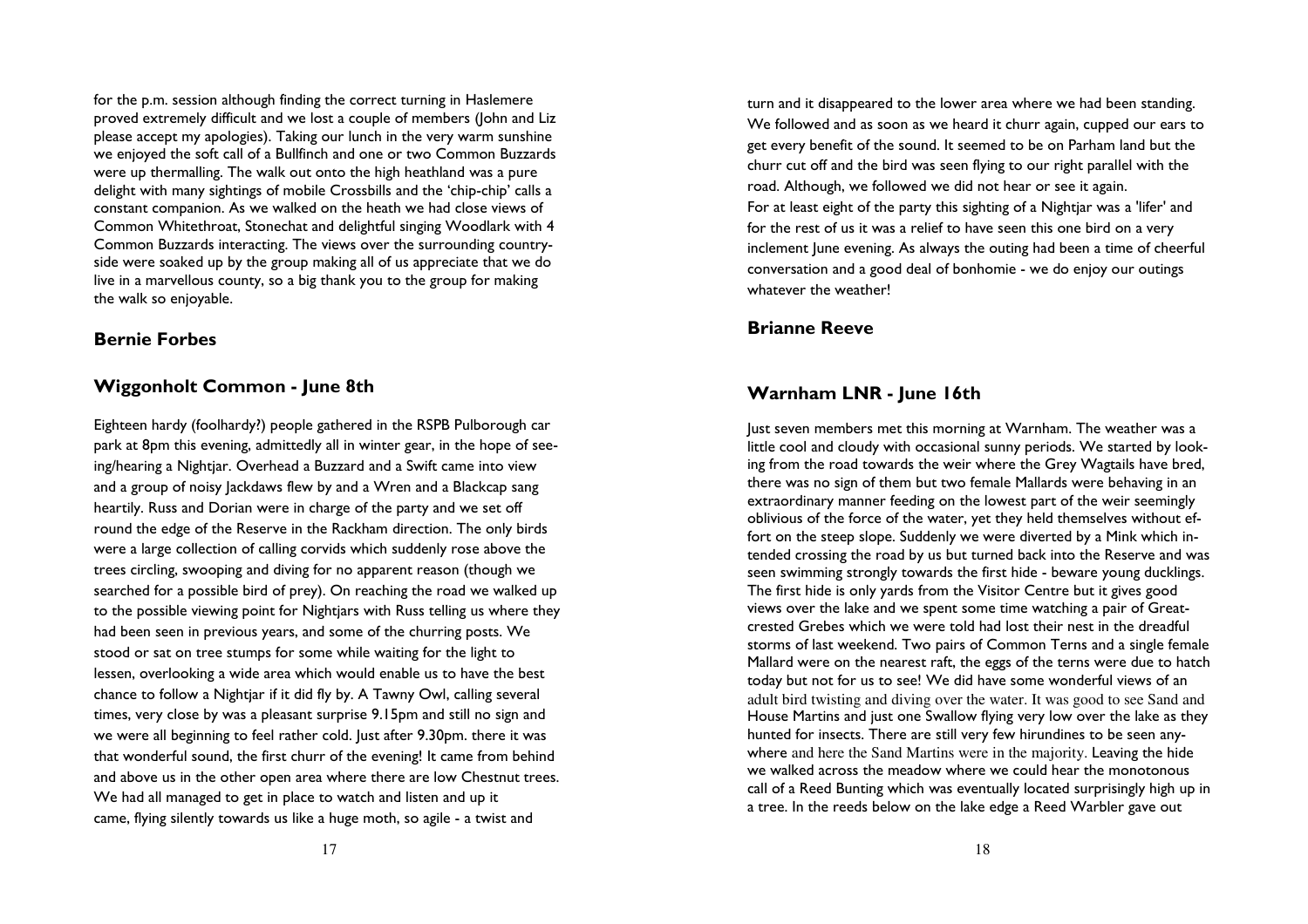brief bursts of song. Both these species had also lost their nests last Sunday yet here they were starting all over again; instinct is a powerful emotion.

We made our way to the Walnut Tree Plantation where Chiffchaff and Goldcrest were heard but the best sighting was an adult Green Woodpecker flying away from the top of a much used dead tree from which a very noisy juvenile demanded food.. There were holes all over the tree but the young bird was in the top 'flat' and could be seen poking its head out frequently calling for the parent to return with food. We had some excellent telescope views of this attractive youngster.

Our next stop was in the Heron Hide where we saw eight Grey Herons, five of which were juveniles, two still on the nest. The three slightly older ones, still sporting their fluffy head feathers, were on the water's edge with two adults in attendance for protection. There was a large group of Herring Gulls on the water with four Lesser Black-backed just doing nothing!

We continued on our way across the boardwalk with several Blackcaps singing, and Chiffchaff with the female giving her answering 'prrrt' call to the male in the tree above her. At the end of the boardwalk and to the right is the huge stand of the impressive Giant Butterbur, its leaves are much larger than the biggest dinner plate.

A brief snatch of a Marsh Tit was heard as we moved onto the very long, stoutly built boardwalk at the furthest point of the Reserve. Young birds could be heard all around us but were difficult to see in the leafy canopy. (On my recce two days ago I had seen Marsh Tit here and heard the gentle drumming of a (?) female Great spotted Woodpecker).

There was discussion about the vast quantity of Hemlock Water Dropwort which is so prevalent here, a very poisonous plant with Parsley-like leaves. More pleasingly were the lovely spikes of Common Spotted Orchid in several places on the Reserve. The weeks of heavy rain has made everything grow so much, management must be a continuous problem. By now the wind was getting stronger making it even more difficult to see birds in the swaying trees but the Reed Bunting was still showing and singing as we retraced our steps through the meadow. We had enjoyed the walk round this interesting site, there is always

something new to see, the weather had been kind and the company easy and relaxed!

#### Brianne

#### Chantry Hill - August 18th

Twelve members and a visitor assembled at the Chantry Hill car-park for a stroll along the South Downs Way and back along the track bordering the escarpment of the Downs via Kithurst Hill - gloriously warm and sunny weather. There was a scattering of Willow Warblers and Whitethroats along the Way as well as Linnets, Yellowhammers, Greenfinches, Chaffinches, an elusive Bullfinch, one or two Meadow Pipits and the odd passing Swallow. Unlike last year though, the hoped for raptor sightings were few and limited to Buzzard and Kestrel. We did however manage to find two Whinchats on a fence and an obliging Redstart that everyone had fair views of. On the return leg we looked out for butterflies among the plethora of downland flowers. Chalkhill Blues, at least five superb Small Coppers and the abundant Meadow Browns were all in evidence. A Skipper raised hopes for the scarce Silver spotted but it was just an oddly patterned Large.

#### Clive Hope

#### Pulborough Brooks - August 24th

Despite the unpromising weather six members gathered for an evening stroll around the Brooks. The rain stopped about three quarters of an hour prior to the start time and luckily stayed dry until the end of the walk. A Whinchat, present for its second day, was still atop the new antideer fencing around Upperton's Field. On the walk down the zig-zag a small mixed flock of Long-tailed Tits, Willow Warblers and Chiffchaff with one Common Whitethroat was seen.

 On the South Brooks fifteen Snipe and three Green Sandpipers with a number of Teal, Mallard and a couple of Shoveler were on view. From the Hanger Viewpoint a couple more Green Sandpipers and a single Snipe were the only waders.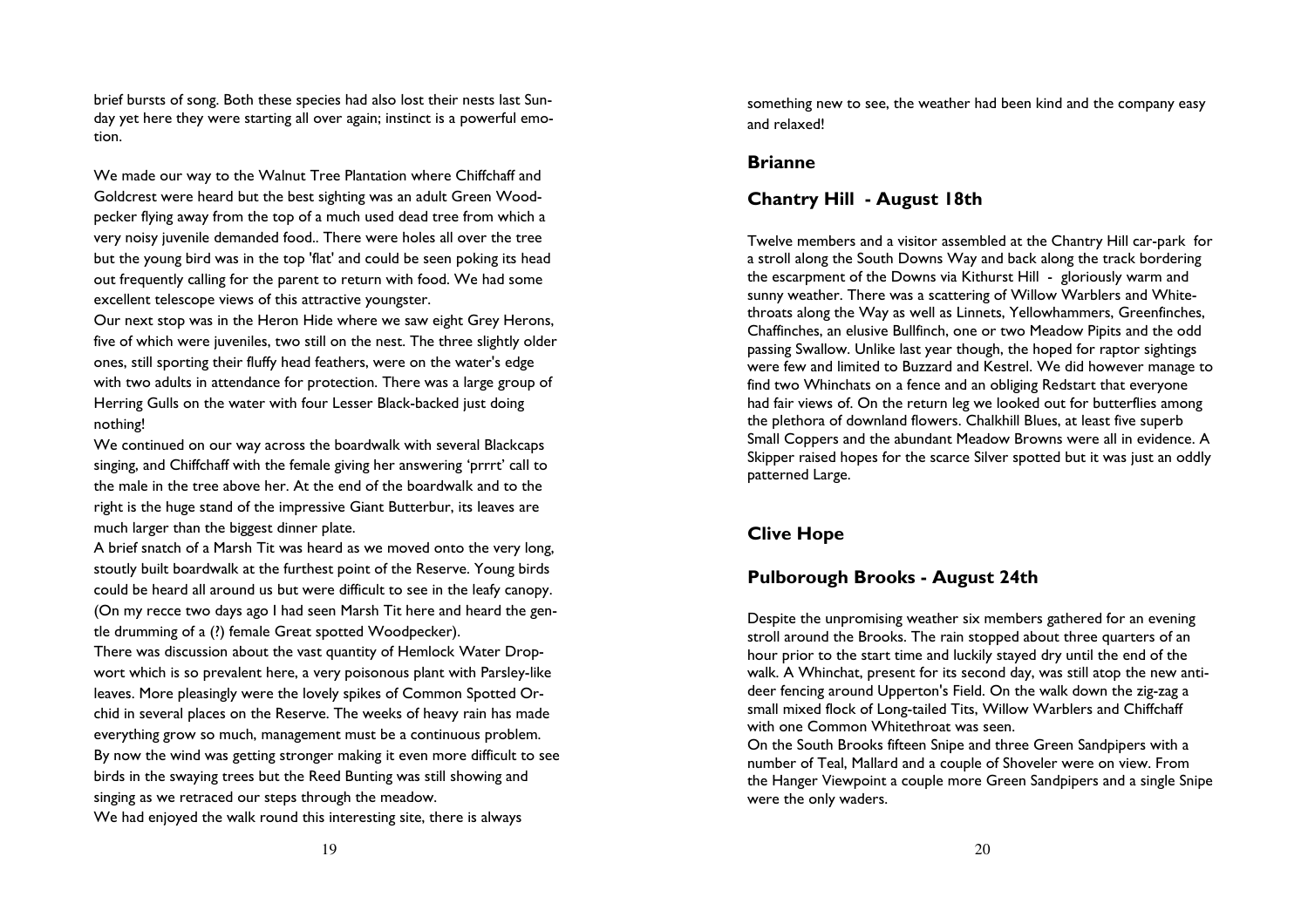A pre-roost gathering of Pied Wagtails numbered over thirty birds. Two Spotted Flycatchers, a single Blackcap, a couple of Willow/Chiffs and a single perched Buzzard kept us entertained before a Sparrowhawk zipped by on the lookout for a late supper. Finally, a couple of the group managed a glimpse of one of the Barn Owls by the car park. As we left the reserve the rain started again!!

### Russ Tofts

### Adur Valley - August 31st

Seventeen of us set off for the walk down the River Adur with high hopes given that an Osprey had been gracing the area for the past three weeks. We were certainly not disappointed as the bird appeared within the first quarter of an hour and cruised around Passies Ponds for some considerable time allowing everyone superb views. Before our next stop opposite the Cement Works we saw Kestrel, Cormorant, and two Little Egrets perched in a hedge. There was speculation about the number of Common Sandpipers, as they were quite flighty, sheltering in their usual position along the muddy bank and in the vegetation below the Cement Works, but finally a double figure count was agreed. They were accompanied by a single Dunlin, an infrequent visitor this far up river. We moved a little further south where we saw the regular Pied Wagtails which breed locally, and hirundines represented by Swallows and House Martins hunting for insects low over the fields. Time for a second visit from the Osprey which had been seen as far away as the Tollbridge, but now came right over our heads, once again heading for Passies Ponds where it circled for some while but without any evidence of drop ping down to fish. We then turned our attention to the line of trees and bushes bordering Passies and the first of four Common Redstarts was seen. Jake pointed out the faint eye-ring which is easily seen through a telescope or on camera. In the background, through a gap in the hedge, aine, statuesque Grey Heron stood in the water. It soon became apparent that there was a lot more activity around the fence line. First we picked out a very attractive Lesser Whitethroat, then a Willow Warbler, Chiffchaff, Common Whitethroat, Blackcap and Reed Warbler. There was so much to watch, birds were being called from every direction. We felt that little was to be gained by going further south so we turned back and looked at the trees which run to the river from Passies. Immedi

ately Bernie spotted a Treecreeper unusually on a gate-post. A Great Spotted Woodpecker was searching for grubs on a dead branch and also a Green gave its strident call as it flew by out of sight. In the same area we watched Spotted Flycatchers doing what they do best as they flashed in and out of the trees. We must have spent at least half an hour recording this incredible fall of migrants, probably due to the wind now coming forcibly from the north. The sun was shining but most of our members had chosen to wear warm clothing which was certainly needed. All the migrants we saw were, very sensibly, in the lee of the hedges. We returned to the South Downs Way footbridge and moved north to view the cattle and any birds in their vicinity where Bernie had picked up two Whinchats earlier at Botolphs. It began to look as though we would have to admit defeat, but no, behind us on the east side of the river, a Whinchat was on the fence. A scan round the field of sheep produced five Yellow Wagtails, probably the first of the autumn for this area, though two were seen last week near the Tollbridge much further down river.

 As we retraced our steps towards the cars Russ saw a Hobby. After crossing the footbridge we found two more Whinchats and the Yellow Wagtails had joined the horses in the paddock to the right of the path. What a morning! The best we have ever had on this particular walk. So many birds seen so well, there is no doubt the autumn migration is really happening. (We were very fortunate to have arranged this outing on the day before the Shoreham Airshow when the noise would have deterred the birds from showing themselves).

### Chris Wright

## Cissbury Ring - September 2nd

Eleven members gathered at the base of Cissbury Ring on the north side. In dull and overcast autumnal conditions with a northerly breeze. Walking up the gentle east slope it appeared that there were few birds around with only a few contact call notes of Willow Warbler and Chiffchaff. Halfway up the slope a Crossbill was heard calling the very diagnostic chipchip-chip call and most of us glimpsed it as it flew west along the northern face of the ring. On the slope above the Rifle Butts we found at least 6 (possibly 8 ) Common Redstarts flitting in and out of the bushes. In one small hawthorn we counted 3 males together all of them very showy and